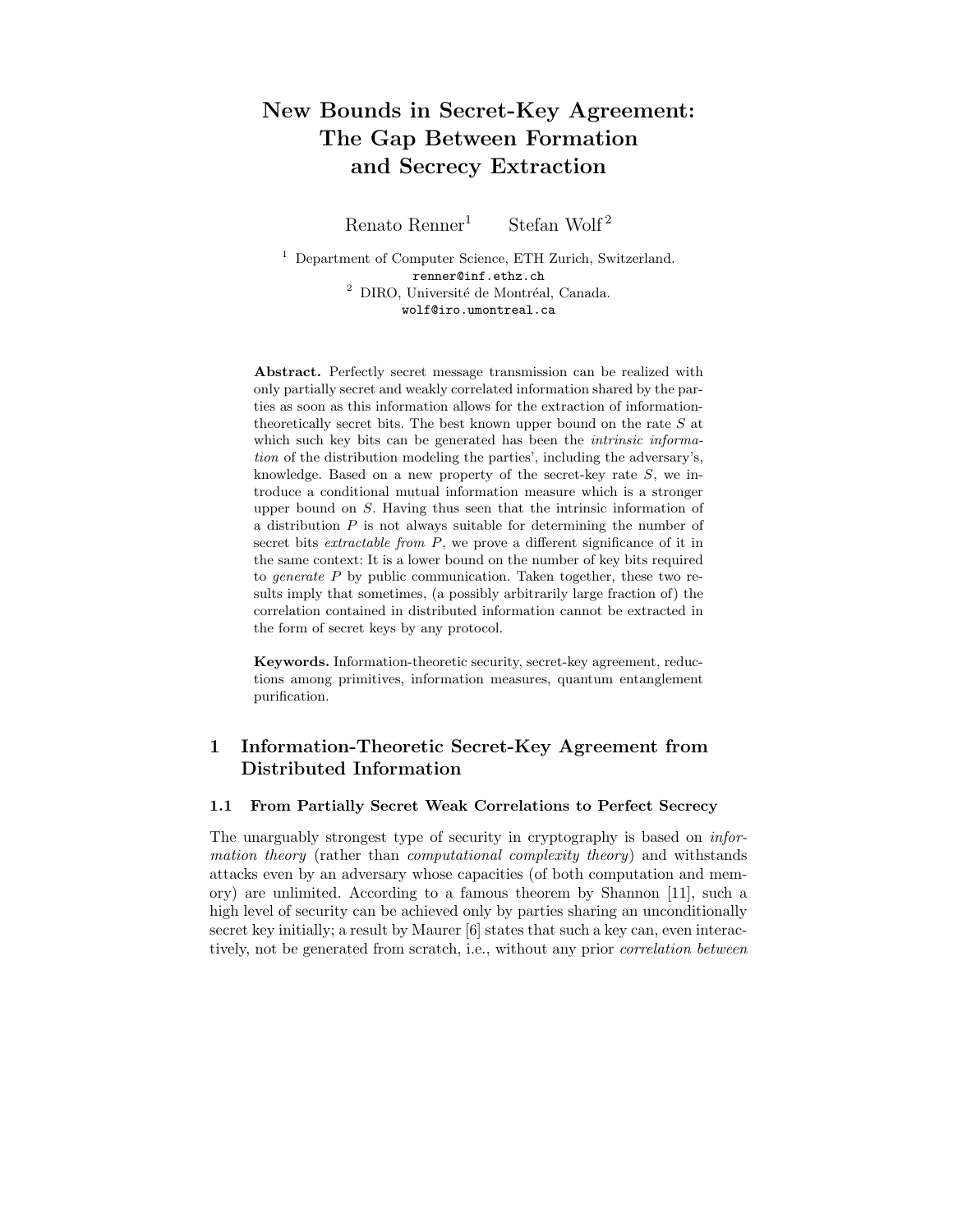the legitimate partners Alice and Bob that is not completely under control of or accessible to the adversary (or environment) Eve. The meaning of the previous sentence might not be entirely clear; in fact, determining its exact interpretation is one of this paper's main concerns.

In [6] and [9], the pessimistic statement that *information-theoretic security* is possible only when given information-theoretic security to start with was relativized by showing that the required prior correlation and privacy can both be arbitrarily weak, still allowing for the generation of an unconditionally secret key (and hence unbreakably secure message transmission [13]). This was shown both in a very general but purely classical scenario, where Alice and Bob share classical information, as well as in a setting where they start with shared quantum states and try to generate a "quantum key" (the privacy of which is guaranteed by the laws of physics).

#### 1.2 State of the Art: Facts and Conjectures

In the classical scenario, the starting point is a probability distribution  $P_{XYZ}$ , where  $X, Y$ , and  $Z$  represent Alice's, Bob's, and Eve's pieces of information, respectively. The *intrinsic information* between X and Y given  $Z$  (the mutual information shared by Alice and Bob as seen from Eve's best choice of all possible points of view), has been shown to be an upper bound to the *secret-key* rate (a quantification of Alice and Bob's ability of generating a secret key by starting from independent repetitions of the random experiment characterized by  $P_{XYZ}$ ). No better bound on this rate has been found so far, and it has even been conjectured that the two quantities might always be equal [8].

The parallels between the classical and quantum scenarios of informationtheoretic secret-key agreement pointed out in  $[3], [2],$  however, suggest that a well-known phenomenon on the quantum side, called *bound entanglement* [4], [5], has a classical counterpart. Bound entanglement is a kind of correlation between Alice and Bob inaccessible to Eve but nevertheless of no use for generating a secret (quantum) key. Unfortunately, the existence of such bound information, which would contradict the mentioned conjecture on the classical side of the picture, could not be proven so far. We make a significant step towards such a proof in the present paper by showing that the gap between the intrinsic information and the secret-key rate can in fact be arbitrarily large.

#### 1.3 Contributions and Outline of this Paper

The contributions of this paper are the following. Based on a new property of the secret-key rate (Section 3.1), a new conditional information measure, the reduced intrinsic information, is proposed and shown to be a stronger upper bound on the secret-key rate (Sections 3.2 and 3.3). The analysis of a particular class of distributions shows that this new quantity, and hence also the secret-key rate, can be smaller than the intrinsic information by an arbitrarily large factor; this is used to prove the existence of the phenomenon of bound information asymptotically (Section 3.4).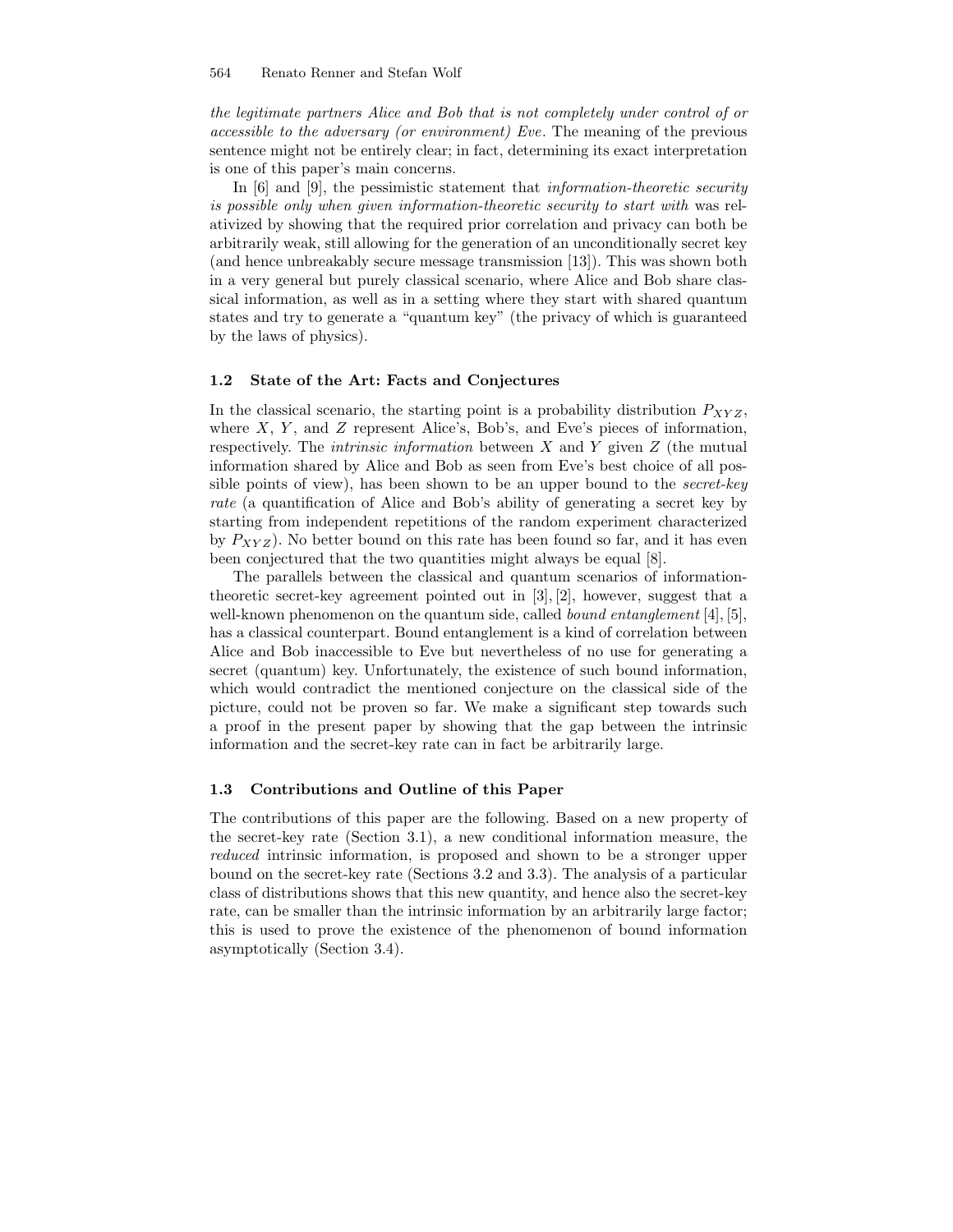Because of this gap between intrinsic information and the secret-key rate, one might think that intrinsic information was simply not the right measure to be used in this context. This is certainly true in a way, but untrue in another: We show (in Section 4) that the same intrinsic-information measure is a lower bound on what we will call "information of formation," namely the amount of secret-key bits required to generate a certain distribution by public communication (which is the inversion of the process of extracting key bits from the distribution). In Section 4.3, we sketch how to generalize this to a "calculus of secret correlations."

In the light of Section 4, the results of Section 3 imply that there exist distributions requiring asymptotically more secret-key bits to be *generated* than can be extracted from them. The somewhat counter-intuitive existence of such a gap has its counterpart on the quantum side: Two important measures for quantum entanglement [10], namely entanglement of formation on one side and distillability on the other, can differ by an arbitrary factor (where the former is always at least as big as the latter).

# 2 Measuring the Extractable Secret Correlation of a Distribution

#### 2.1 The Secret-Key Rate

The model of information-theoretic key-agreement by common (classical) information has been introduced by Maurer [6] as an interactive generalization of earlier settings by Wyner  $[14]$  and Csiszár and Körner  $[1]$ . Alice, Bob, and Eve are assumed to have access to many independent outcomes of  $X$ ,  $Y$ , and  $Z$ , respectively, where the random experiment is characterized by a discrete probability distribution  $P_{XYZ}$ . The amount of extractable secret correlation of such a distribution was quantified by the maximal length of a highly secret key that can be generated by Alice and Bob using public but authenticated two-way communication.

**Definition 1.** [6], [7] Let  $P_{XYZ}$  be the joint distribution of three discrete random variables X, Y, and Z. The secret-key rate  $S(X;Y||Z)$  is the largest real number R such that for all  $\varepsilon > 0$  there exists  $N_0 \in \mathbb{N}$  such that for all  $N \geq N_0$  there exists a protocol between Alice (knowing N realizations  $X^N :=$  $(X_1, \ldots, X_N)$  of X) and Bob (knowing Y<sup>N</sup>) satisfying the following conditions: Alice and Bob compute, at the end of the protocol, random variables  $S_A$  and  $S_B$ , respectively, with range S such that there exists a random variable S with the same range and  $3$ 

$$
H(S) = \log |\mathcal{S}| \ge RN \tag{1}
$$

$$
Prob[S_A = S_B = S] > 1 - \varepsilon , \qquad (2)
$$

$$
I(S; CZ^N) < \varepsilon \tag{3}
$$

 $3$  H and I stand for the usual Shannon entropy and mutual information measures, respectively. All logarithms in the paper are binary.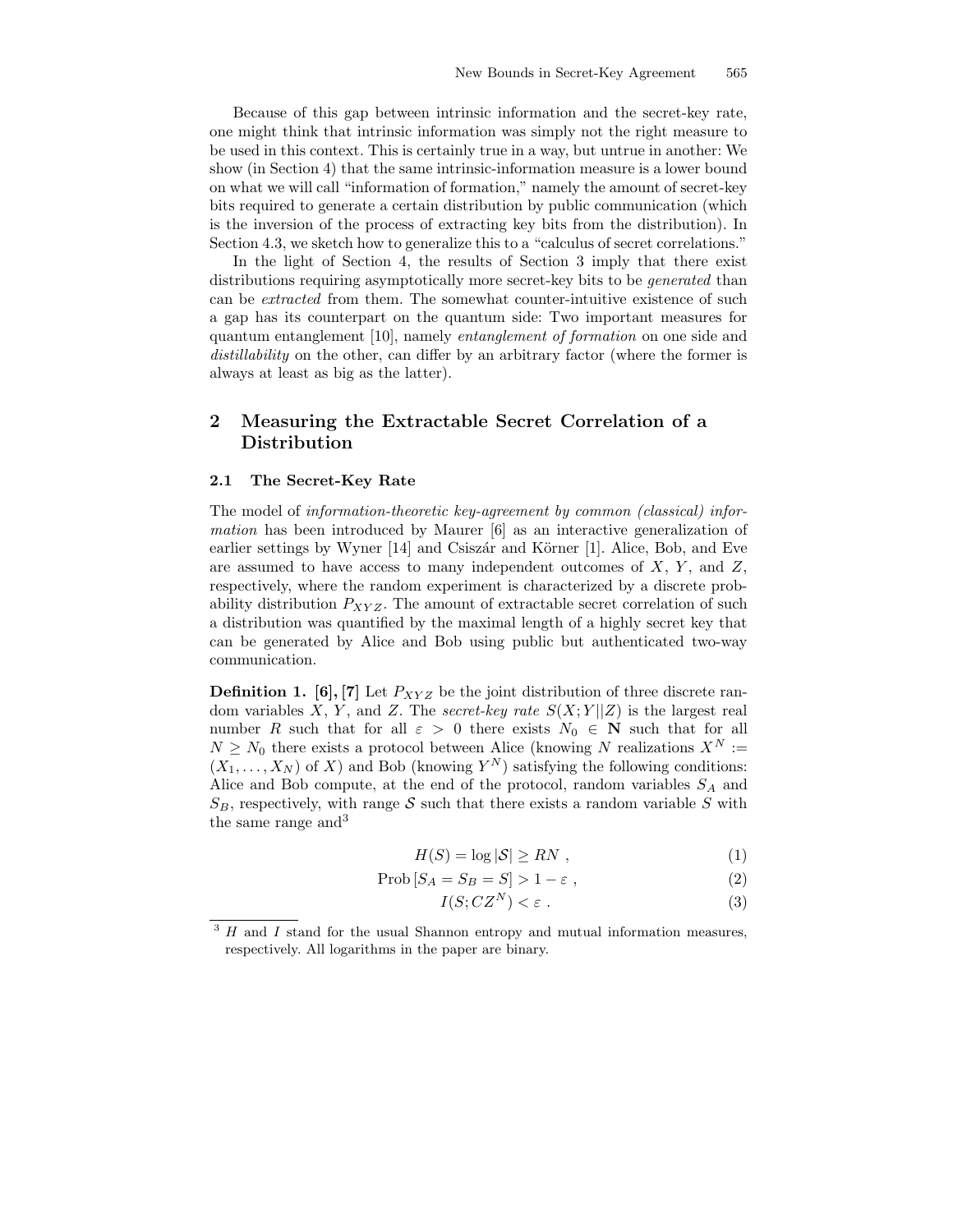Here, C stands for the entire protocol communication.

Similar models have been defined for the case where Alice and Bob start with a shared quantum state instead of classical information and try to generate, by classical communication, unitary operations on their local quantum systems, and local measurements, quantum keys, i.e., maximally entangled quantum states.

This paper is concerned with the classical model, but some of its results are inspired by the parallels between the two settings pointed out in [3]. Although we will come back to the quantum setting later in the paper in order to illustrate a further correspondence between the models, it can be fully understood without any knowledge in quantum physics or quantum information processing.

#### 2.2 Measuring S: Information Bounds and Bound Information

The secret-key rate as a measure of the amount of extractable secret correlation in a distribution has been studied extensively in the literature. The objective is to express  $S(X;Y||Z) = S(P_{XYZ})$ , which is defined asymptotically and by a maximization over the set of all possible protocols, in terms of simpler, non-asymptotically defined properties of the distribution  $P_{XYZ}$  such as the information-theoretic quantities  $I(X;Y)$  or  $I(X;Y|Z)$ .

The following *lower* bound is a consequence of a random-coding argument by Csiszár and Körner [1] and states that an initial advantage can be used for extracting a secret key.

**Theorem 1.** [1], [6], [7] For any distribution  $P_{XYZ}$ , we have

$$
S(X;Y||Z) \ge \max \{ I(X;Y) - I(X;Z), I(Y;X) - I(Y;Z) \} .
$$
 (4)

Inequality (4) is not tight:  $S(X;Y||Z)$  can be positive even when the right-hand side of  $(4)$  is negative  $[6]$ ,  $[9]$ .

The best upper bound on  $S(X;Y||Z)$  known so far is the intrinsic information  $I(X; Y \downarrow Z)$  between X and Y, given Z, which is, intuitively, the remaining mutual information between Alice and Bob after Eve's choice of her best possible viewpoint.

**Definition 2.** [8] Let  $P_{XYZ}$  be a discrete probability distribution. Then the intrinsic conditional mutual information between  $X$  and  $Y$  given  $Z$  is

$$
I(X;Y\!\!\downarrow\! Z):=\inf_{XY\to Z\to \overline{Z}} I(X;Y|\overline{Z})\ .
$$

The infimum in Definition 2 is taken over all  $\overline{Z}$  such that  $XY \rightarrow Z \rightarrow \overline{Z}$ is a Markov chain, i.e., over all channels  $P_{\overline{Z}|Z}$  that can be chosen by Eve for processing her data. (A recent unpublished result states that if  $|\mathcal{Z}|$  is finite, then the infimum is a *minimum*, taken by a channel  $P_{\overline{Z}|Z}$  which does not extend the alphabet, i.e.,  $|\overline{\mathcal{Z}}| \leq |\mathcal{Z}|$ .)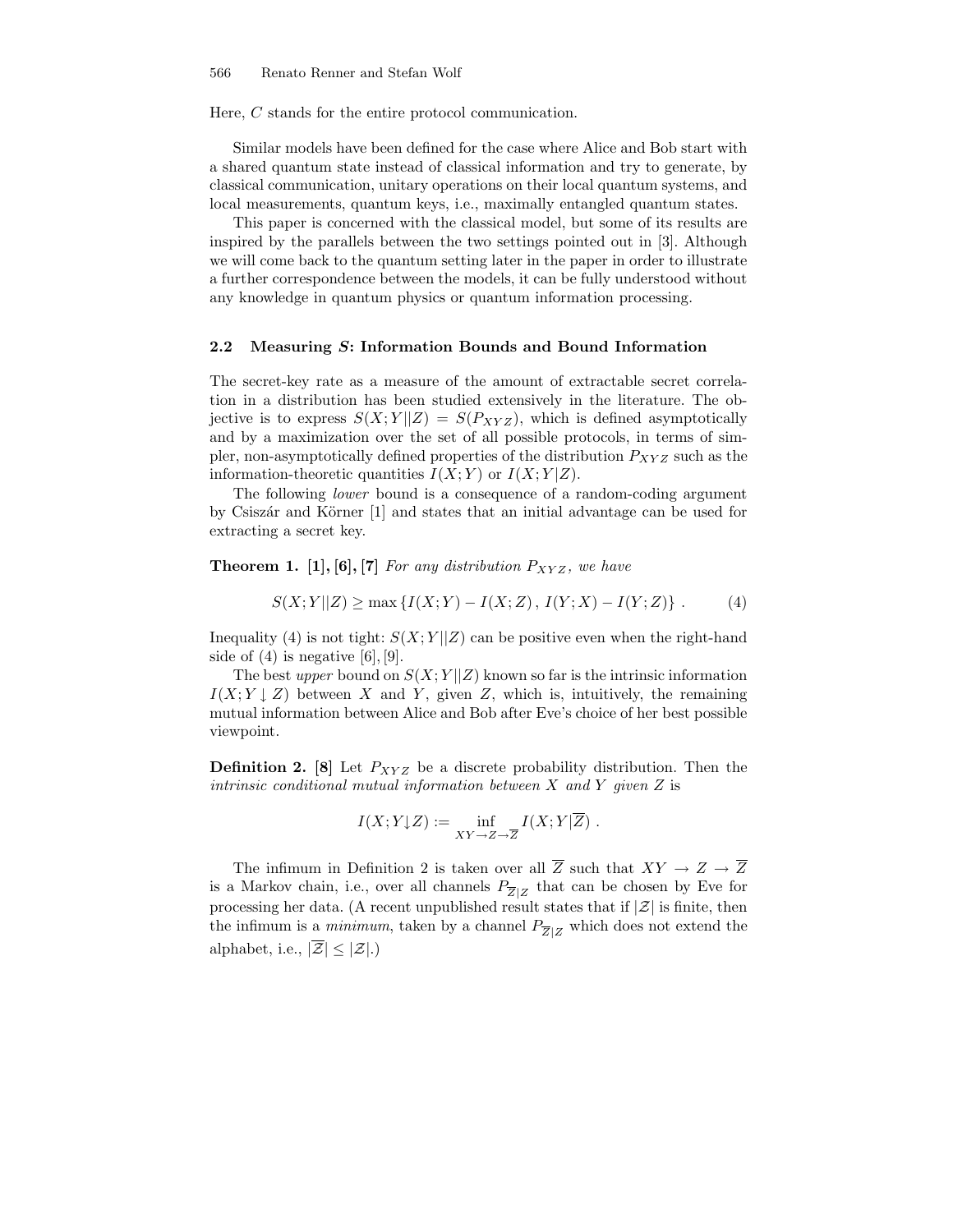**Theorem 2.** [8] For any distribution  $P_{XYZ}$ , we have

$$
S(X;Y||Z) \le I(X;Y\downarrow Z) . \tag{5}
$$

The question whether the bound (5) is tight or not has been open. Motivated by the phenomenon of bound (non-distillable) quantum entanglement, distributions for which  $S = 0$  holds although  $I(X; Y \downarrow Z)$  is positive are said to have bound information, but have not been shown to exist. In fact, it has not even been known whether there exist distributions for which equality does not hold in (5).

**Definition 3.** [3] Let  $P_{XYZ}$  be such that  $I(X;Y\downarrow Z) > 0$  but  $S(X;Y||Z) = 0$ hold. Then  $P_{XYZ}$  is said to have bound information.

Let  $(P_{XYZ})_n = P_{X_{(n)}Y_{(n)}Z_{(n)}}$  be a sequence of distributions such that

$$
I(X_{(n)}; Y_{(n)} \downarrow Z_{(n)}) \ge c > 0
$$

for all  $n$ , but

$$
S(X_{(n)}; Y_{(n)}||Z_{(n)}) \to 0 \text{ if } n \to \infty.
$$

Then, the sequence  $(P_{XYZ})_n$  is said to have asymptotic bound information.

### 3 A New Bound on the Secret-Key Rate

### 3.1 The Limited Effect of Adversarial Side Information: A Bit Harms Just a Bit

The secret-key rate  $S(X;Y||Z)$  is one particular measure for quantifying the amount of conditional correlation in a distribution. Another, simpler, such measure is the conditional mutual information  $I(X; Y|Z)$ . As a preparation for the rest of this paper, we show that the secret-key rate has an important property in common with the conditional information, namely that additional side information accessible to the adversary cannot reduce the quantity in question by more than the entropy of this side information. For the conditional information, this property reads as follows (where  $X, Y, Z$ , and  $U$  are arbitrary discrete random variables):

$$
I(X; Y|ZU) \ge I(X; Y|Z) - H(U) .4
$$
 (6)

$$
|I(X;Y|ZU) - I(X;Y|Z)| \leq H(U)
$$

and implies immediately Shannon's above-mentioned theorem if we interpret X as the message,  $Y$  as the ciphertext, and  $U$  as the key  $(Z$  being trivial):

$$
\left|\underbrace{I(X;Y|U)}_{=H(X)} - \underbrace{I(X;Y)}_{=0}\right| \leq H(U) .
$$

<sup>4</sup> A stronger version of this inequality is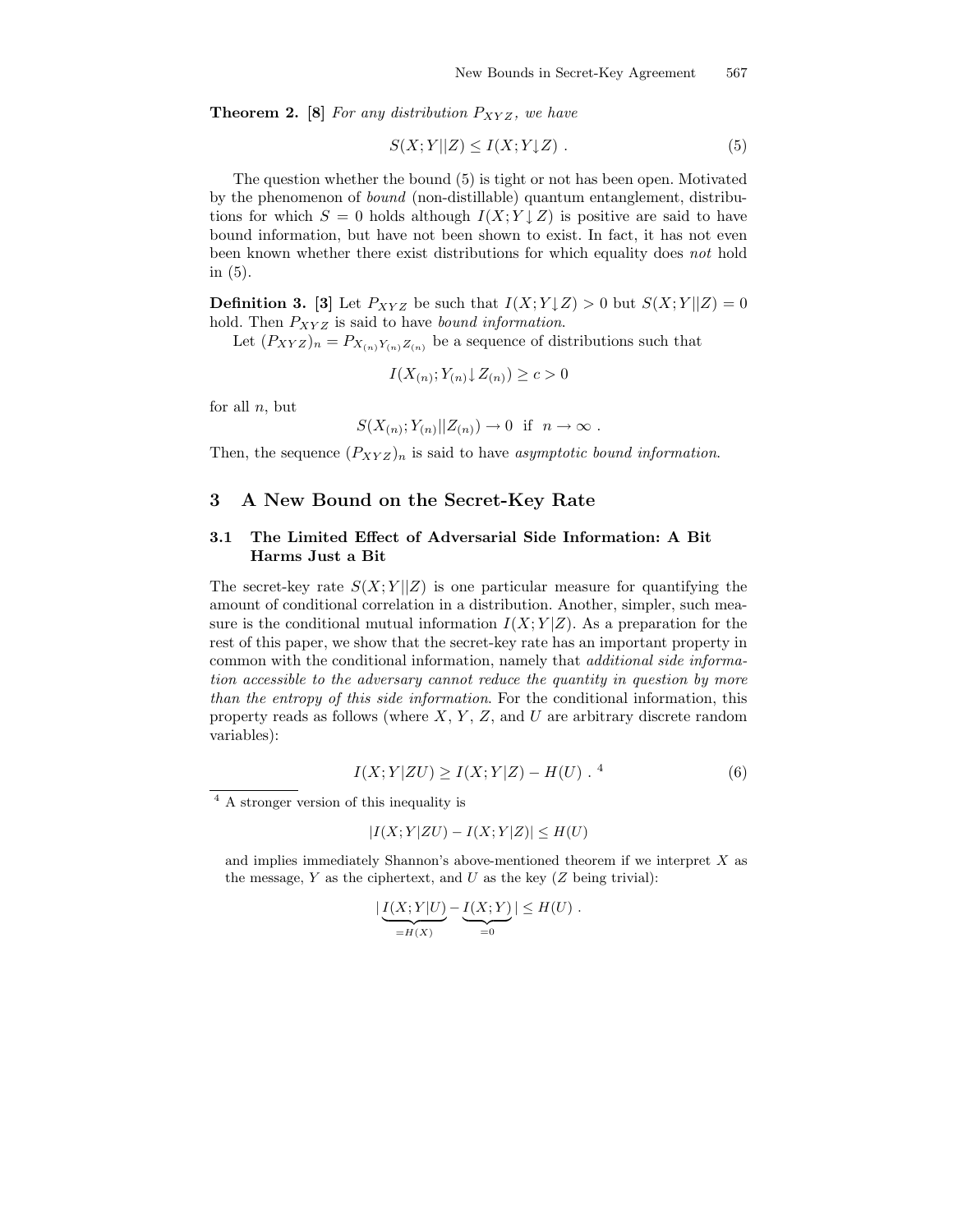It is less surprising that this property holds for the secret-key rate than that it does not hold for the intrinsic information, as we will see in Section 3.2.

**Theorem 3.** Let  $X$ ,  $Y$ ,  $Z$ , and  $U$  be arbitrary discrete random variables. Then

$$
S(X;Y||ZU) \geq S(X;Y||Z) - H(U) .
$$

*Proof.* Let  $R < S(X;Y||Z)$ . Then there exists, for all  $\varepsilon > 0$  and sufficiently large  $N$ , a protocol (with communication  $C$ ) such that Alice and Bob (knowing  $X^N$  and  $Y^N$ ) end up with  $S_A$  and  $S_B$ , respectively, and such that there exists S satisfying (1), (2), and (3). Let  $\mathcal E$  denote the event  $S_A \neq S \vee S_B \neq S$ , let  $\overline{\mathcal E}$ be its complement and  $\chi_{\mathcal{E}}$  its characteristic random variable, satisfying  $\chi_{\mathcal{E}} = \mathcal{E}$ if  $\mathcal{E}$  occurs and  $\chi_{\mathcal{E}} = \overline{\mathcal{E}}$  otherwise. We then have<sup>5</sup>

$$
H(S_A) \ge H(S_A|\chi_{\mathcal{E}})
$$
  
\n
$$
\ge P_{\chi_{\mathcal{E}}}(\overline{\mathcal{E}}) \cdot H(S_A|\chi_{\mathcal{E}} = \overline{\mathcal{E}})
$$
  
\n
$$
\ge (1 - \varepsilon) \cdot H_{\infty}(S_A|\chi_{\mathcal{E}} = \overline{\mathcal{E}})
$$
  
\n
$$
\ge (1 - \varepsilon)(-\log(1/|\mathcal{S}|(1 - \varepsilon)))
$$
  
\n
$$
= (1 - \varepsilon)(\log|\mathcal{S}| + \log(1 - \varepsilon)),
$$
  
\n
$$
H(S_A|S_B) \le H(S_A|S_B\chi_{\mathcal{E}}) + H(\chi_{\mathcal{E}})
$$
  
\n
$$
\le P_{\chi_{\mathcal{E}}}(\mathcal{E}) \log |\mathcal{S}| + h(\varepsilon)
$$
  
\n
$$
\le \varepsilon \log |\mathcal{S}| + h(\varepsilon),
$$
  
\n
$$
I(S_A; CZ^NU^N) = I(S_A; CZ^N) + \underbrace{I(S_A; U^N|CZ^N)}_{\le H(U^N)}
$$
  
\n
$$
\le I(S; CZ^N) + H(S_A|S) + N \cdot H(U)
$$
  
\n
$$
\le \varepsilon + \varepsilon \log |\mathcal{S}| + h(\varepsilon) + N \cdot H(U),
$$

and, because of (1),

$$
\underbrace{I(S_A; S_B)}_{H(S_A) - H(S_A|S_B)} - I(S_A; CZ^N U^N) \ge (R - H(U) - \Theta(\varepsilon))N
$$

holds for sufficiently large  $N$ . According to the bound  $(4)$ , secret-key agreement with respect to the new random variables  $S_A$ ,  $S_B$ , and  $\left[ C Z^N U^N \right]$  is possible at a rate  $S(S_A; S_B||CZ^NU^N) \geq (R - H(U) - \Theta(\varepsilon))N$ . Since N realizations of  $(X, Y, [ZU])$  are required to achieve one realization of  $(S_A, S_B, [C Z^N U^N])$ , we have

$$
S(X;Y||ZU) \geq S(S_A; S_B || CZ^N U^N)/N \geq R - H(U) - \Theta(\varepsilon) .
$$

This concludes the proof because  $\varepsilon > 0$  and  $R < S(X;Y||Z)$  were arbitrary.  $\Box$ 

<sup>&</sup>lt;sup>5</sup> Here,  $h(p) := -(p \log p + (1-p) \log(1-p))$  is the binary entropy function, and  $H_{\infty}(X)$ is the min-entropy of a distribution  $P_X$ , defined as  $H_{\infty}(X) := -\log \max_{x \in \mathcal{X}} P_X(x)$ . We make use of the fact that for all  $X, H_{\infty}(X) \leq H(X)$  holds.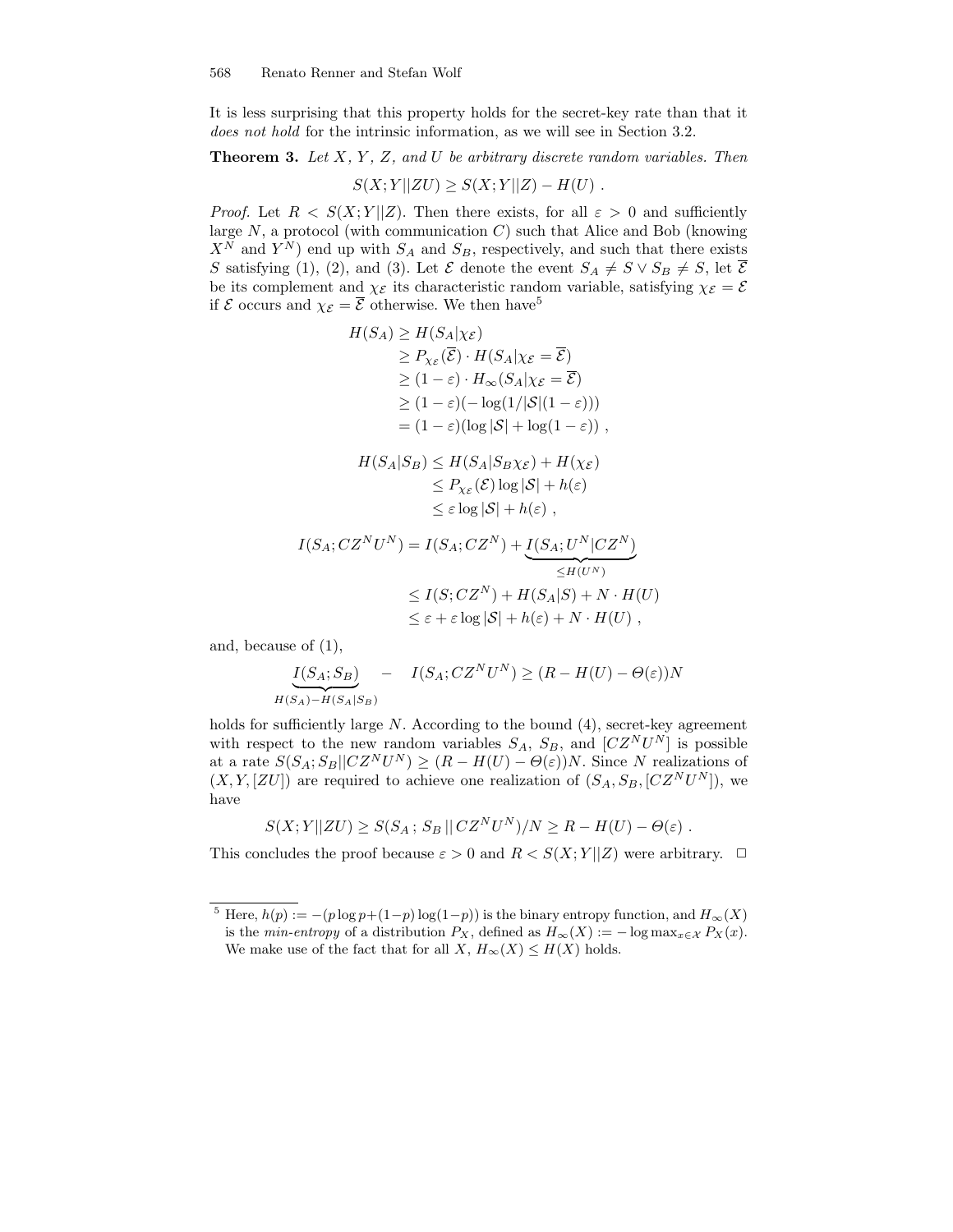#### 3.2 The Intrinsic-Information Bound Is Not Tight

Let us now show the more surprising fact that the intrinsic information does not have the property studied in the previous section. Clearly, an immediate consequence will be that equality cannot always hold in (5) since two measures with different properties cannot be identical.

Let  $P_{XYZU}$  be the following distribution with the ranges  $\mathcal{X} = \mathcal{Y} = \{0, 1, 2, 3\}$ and  $\mathcal{Z} = \mathcal{U} = \{0, 1\}.$ 

$$
P_{XYZU}(0,0,0,0) = P_{XYZU}(1,1,0,0) = P_{XYZU}(0,1,1,0) = P_{XYZU}(1,0,1,0) = 1/8,
$$
  

$$
P_{XYZU}(2,2,0,1) = P_{XYZU}(3,3,1,1) = 1/4.
$$

All the other probabilities are 0. We represent this distribution graphically. (Note that  $Z$  and  $U$  are uniquely determined by  $X$  and  $Y$ .)

| Х              | 0  |                  | $\overline{2}$ | 3 |
|----------------|----|------------------|----------------|---|
|                |    |                  |                |   |
|                |    | $\sqrt{81/8}$    | $\theta$       | O |
|                | 8  | $\overline{1/8}$ | $\theta$       | 0 |
| $\overline{2}$ | O. | $\Omega$         |                | 0 |
| 3              |    | 0                | 0              |   |

$$
Z \equiv X + Y \pmod{2} \text{ if } X, Y \in \{0, 1\}
$$
  

$$
Z \equiv X \pmod{2} \text{ if } X \in \{2, 3\}
$$
  

$$
U = \lfloor X/2 \rfloor.
$$

The intuition behind the "weirdness" of this distribution is as follows. Given that Eve does not know the bit  $U$ , she has the additional disadvantage (besides not knowing this bit, which can hence directly be used as a secret-key bit by Alice and Bob) not to know how to process the bit Z (i.e., whether to forget it or not) in order to minimize  $I(X;Y|\overline{Z})$ . This explains both why the intrinsic information reduces by more than one bit when Eve learns  $U$ , as well as why the secret-key rate is only 1: Eve has the potential to destroy all the correlation besides U (if only she knew  $U$ ...).

Lemma 1. For the given distribution, we have

$$
I(X;Y\downarrow Z)=3/2\ ,\ \ I(X;Y\downarrow ZU)=0\ ,\ \ and\ \ H(U)=1\ .
$$

*Proof.* We show first  $I(X;Y\downarrow Z) = 3/2$ . Let  $P_{\overline{Z}|Z}$  be an arbitrary discrete binaryinput channel, let  $\overline{z} \in \mathcal{Z}$ , and let  $p := P_{\overline{Z}|Z}(\overline{z}, 0)$ ,  $q := P_{\overline{Z}|Z}(\overline{z}, 1)$ . Then the distribution  $P_{XY|\overline{Z}=\overline{z}}$  is given by the following table.

| $\boldsymbol{X}$ | 0 | $\overline{2}$ | 3 |
|------------------|---|----------------|---|
|                  |   |                |   |
|                  |   | $\theta$       |   |
|                  |   | O              | ∩ |
| $\overline{2}$   |   |                |   |
| 3                |   | $\overline{0}$ |   |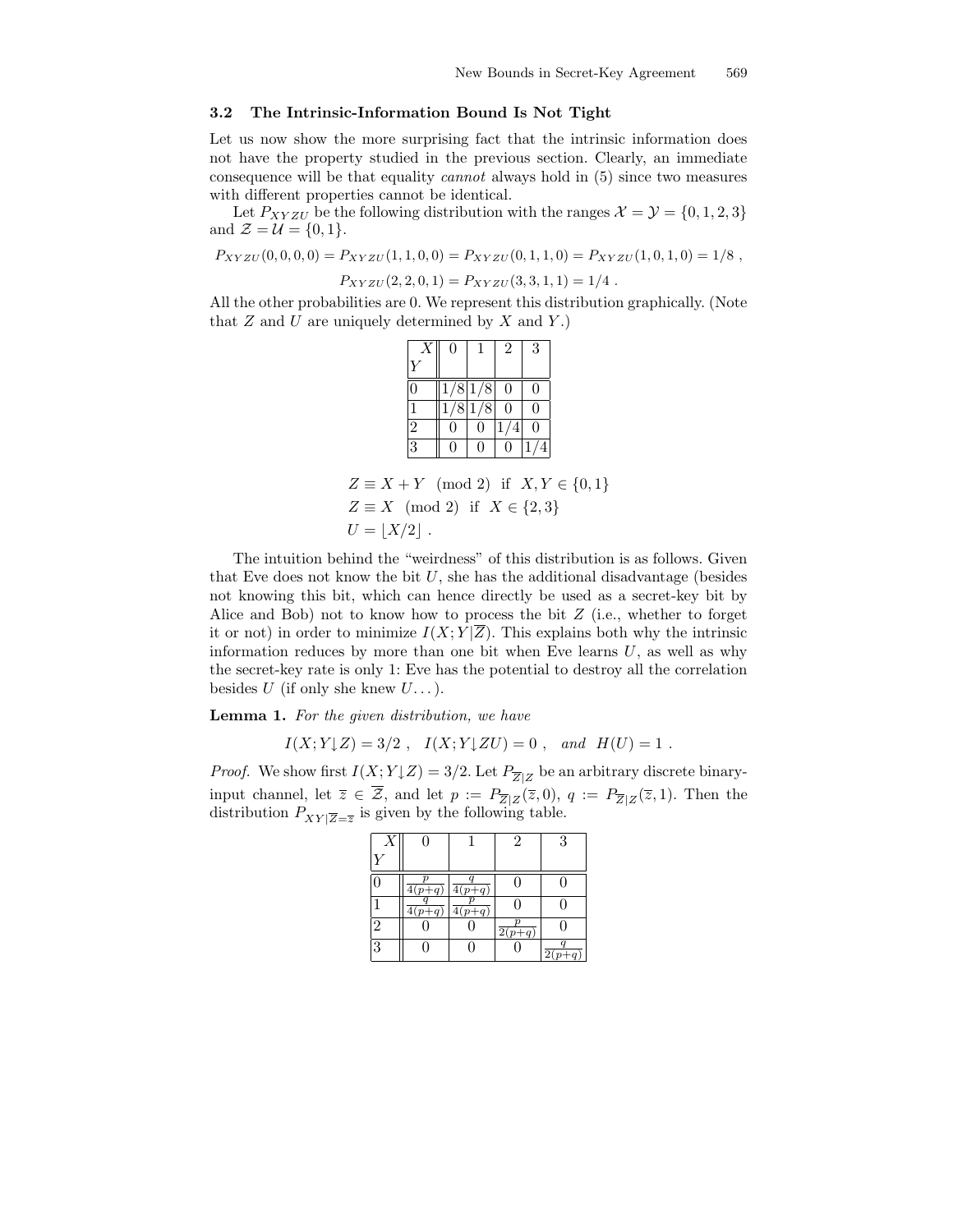We have

$$
I(X;Y|\overline{Z} = \overline{z}) = 1 + \frac{1}{2} \left( 1 - h \left( \frac{p}{p+q} \right) \right) + \frac{1}{2} h \left( \frac{p}{p+q} \right) = 3/2.
$$

Thus,  $I(X; Y|\overline{Z}) = \sum_{\overline{z}} P_{\overline{Z}}(\overline{z}) \cdot I(X; Y|\overline{Z} = \overline{z}) = 3/2$ . Since the channel was arbitrary, it follows that  $I(X; Y \downarrow Z) = 3/2$ .

We now show that  $I(X;Y\downarrow ZU) = 0$ . Consider the following channel  $P_{\overline{ZU}|ZU}$ :

$$
P_{\overline{ZU}}|_{ZU}(\Delta|(0,0)) = P_{\overline{ZU}}|_{ZU}(\Delta|(1,0)) = P_{\overline{ZU}}|_{ZU}(0|(0,1)) = P_{\overline{ZU}}|_{ZU}(1|(1,1)) = 1.
$$

It is easy to check that  $I(X; Y|\overline{ZU}) = 0$  holds, hence  $I(X; Y \downarrow ZU) = 0$ .

From Lemma 1, combined with Theorem 3, we can immediately conclude that the given distribution satisfies

$$
I(X;Y\downarrow Z)=3/2,
$$

but

$$
S(X;Y||Z) \le S(X;Y||ZU) + H(U) \le I(X;Y\downarrow ZU) + 1 \le 1.
$$
 (7)

In fact, equality holds in (7), i.e.,

$$
S(X;Y||Z) = 1,
$$

since the bit called  $U$  is a secret-key bit known only to Alice and Bob. We emphasize that this is the first example of a distribution  $P_{XYZ}$  for which it is known that  $S(X; Y||Z) \neq I(X; Y \downarrow Z)$  holds.

Corollary 1. For the given distribution we have

$$
1 = S(X;Y||Z) < I(X;Y\downarrow Z) = 3/2.
$$

#### 3.3 A New Information Measure Which Is a Stronger Bound on S

A generalization of this reasoning immediately leads to a new conditional information measure which bounds the secret-key rate from above.

**Definition 4.** Let  $P_{XYZ}$  be a discrete distribution. Then the *reduced intrinsic information of* X and Y given Z, denoted by  $I(X;Y\downarrow\downarrow Z)$ , is defined by

$$
I(X;Y{\downarrow\downarrow} Z):=\inf_{P_{U|XYZ}}(I(X;Y{\downarrow} ZU)+H(U))\ .
$$

The infimum is taken over all conditional probability distributions  $P_{U|XYZ}$ .

Lemma 2. The reduced intrinsic information has the following properties. Let  $X, Y, Z, and U$  be arbitrary random variables.

1.  $I(X; Y \downarrow Z) \leq I(X; Y \downarrow Z)$ , 2.  $I(X; Y \downarrow \downarrow ZU) \geq I(X; Y \downarrow \downarrow Z) - H(U)$ .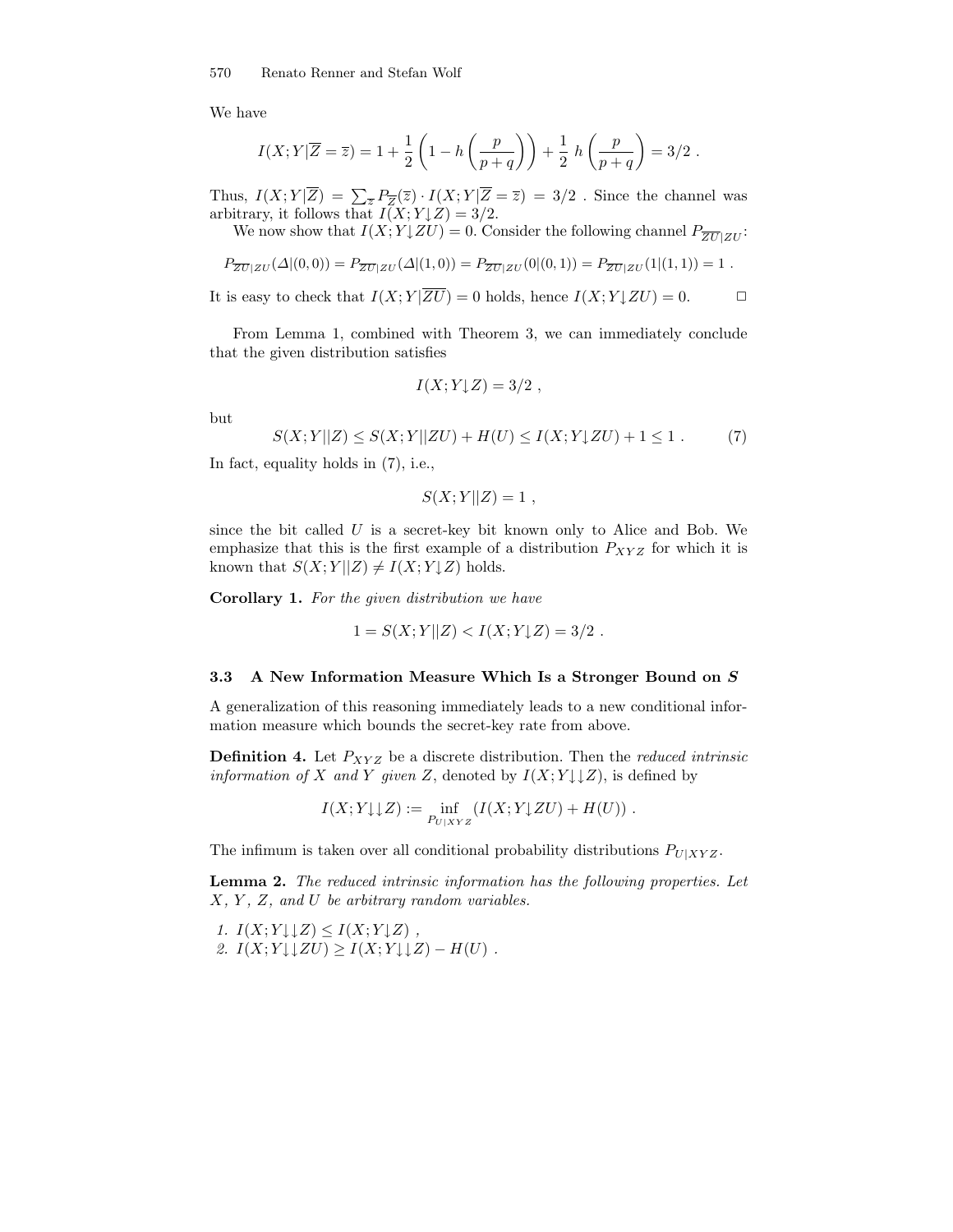#### Proof.

- 1. Choose U with  $H(U) = 0$  in Definition 4.
- 2. Let  $P_{XYZU}$  be a fixed distribution. Then

$$
I(X;Y\downarrow\downarrow Z) = \inf_{P_{V|XYZ}} (I(X;Y\downarrow ZV) + H(V))
$$
  
\n
$$
\leq \inf_{P_{U'|XYZ(Z,U)}} (I(X;Y\downarrow ZUU') + H(UU'))
$$
  
\n
$$
\leq \inf_{P_{U'|XYZ(Z,U)}} (I(X;Y\downarrow ZUU') + H(U') + H(U|U'))
$$
  
\n
$$
\leq I(X;Y\downarrow\downarrow ZU) + H(U) .
$$
 (8)

In the second step of  $(8)$ , the infimum is restricted to random variables  $V = [UU']$  containing U.

 $\Box$ 

The most important property of  $I(X; Y \downarrow \downarrow Z)$ , however, is that it is an upper bound on the secret-key rate (that is strictly stronger than  $I(X; Y \downarrow Z)$ ). Corollary 2 follows directly from Theorem 3, Corollary 1, and Lemma 2.

Corollary 2. For every distribution  $P_{XYZ}$ , we have

$$
S(X;Y||Z) \le I(X;Y\downarrow\downarrow Z) \le I(X;Y\downarrow Z) ;
$$

for some distributions  $P_{XYZ}$ , we have

$$
I(X;Y\!\!\downarrow\!\!\downarrow\!Z)
$$

# 3.4 The Gap Can Be Arbitrarily Large: Asymptotic Bound Information

We have seen in the previous section that the intrinsic information is not always a tight upper bound on the secret-key rate. In Section 4 we will show, however, that  $I(X; Y \downarrow Z)$  nevertheless remains an interesting and meaningful measure of correlated secrecy since it indicates the amount of perfectly secret bits required to synthesize a certain distribution by public communication.

Before this, we show that the gap between the secret-key rate (or the reduced intrinsic information) and the intrinsic information can be arbitrarily large; this will imply the existence of asymptotic bound information.

Let  $(P_{XYZ})_n$  be the following distribution (where  $\mathcal{X} = \mathcal{Y} = \{0, 1, \ldots, 2n-1\}$ and  $\mathcal{Z} = \{0, 1, \ldots, n-1\}$ .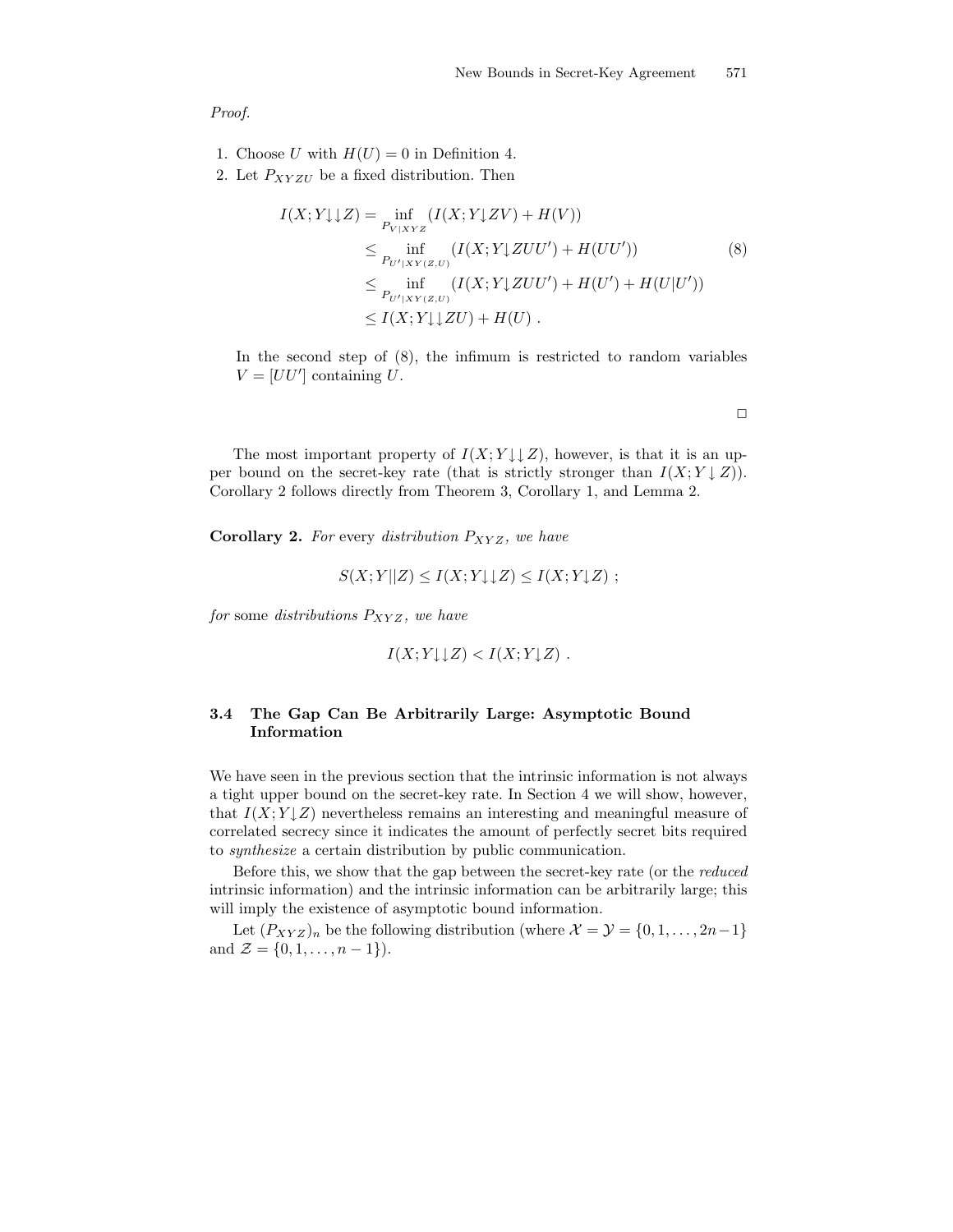| Х                      | 0                |                  |              |              | $\cdots$ $n-1$ $n \cdot n+1 \cdots 2n-1$ |
|------------------------|------------------|------------------|--------------|--------------|------------------------------------------|
|                        |                  |                  |              |              |                                          |
| $\Omega$               | $2n^2$           | $\frac{1}{2n^2}$ |              |              |                                          |
|                        |                  |                  |              |              |                                          |
| -1<br>$\boldsymbol{n}$ | $\frac{1}{2n^2}$ | $\frac{1}{2n^2}$ |              |              |                                          |
| $\,n$                  |                  | O                | $rac{1}{2n}$ |              |                                          |
| $n+1$                  |                  |                  | 0            | $rac{1}{2n}$ |                                          |
|                        |                  |                  |              |              |                                          |
| 2n                     |                  |                  |              |              | 2n                                       |

 $Z \equiv X + Y \pmod{n}$  if  $X, Y \in \{0, ..., n-1\}$  $Z \equiv X \pmod{n}$  if  $X \in \{n, ..., 2n-1\}$ .

**Lemma 3.** For the distribution  $(P_{XYZ})_n$ , we have

$$
I(X_{(n)}; Y_{(n)} \downarrow Z_{(n)}) = 1 + \frac{1}{2} \log n
$$

and

$$
I(X_{(n)}; Y_{(n)}\downarrow\downarrow Z_{(n)})=1.
$$

The proof of Lemma 3 is very similar to the proof of Lemma 1.

*Proof.* The index *n* is omitted. Let first  $P_{\overline{Z}|Z}$  be an arbitrary discrete *n*-ary-input channel, let  $\overline{z} \in \mathcal{Z}$ , and let  $p_i := P_{\overline{Z} | Z}(\overline{z}, i)$  for  $i = 0, \ldots, n - 1$ . Then

$$
I(X;Y|\overline{Z}=\overline{z})=1+\frac{1}{2}\left(\log n-H\left(\frac{p_0}{\sum p_i},\ldots,\frac{p_{n-1}}{\sum p_i}\right)\right)+\frac{1}{2}\left(H\left(\frac{p_0}{\sum p_i},\ldots,\frac{p_{n-1}}{\sum p_i}\right)\right)
$$

$$
=1+\frac{1}{2}\log n.
$$

Hence  $I(X; Y|\overline{Z}) = 1 + (\log n)/2$ , and, since the channel was chosen arbitrarily,  $I(X; Y \, \cup \, Z) = 1 + (\log n)/2.$ 

On the other hand, consider the bit

$$
U := \lfloor X/n \rfloor \quad \text{satisfying} \quad H(U) = 1 \ .
$$

Then  $I(X; Y \downarrow ZU) = 0$  (the corresponding channel  $P_{\overline{ZU}|ZU}$  is an immediate generalization of the channel from the proof of Lemma 1), and

$$
I(X;Y \downarrow \downarrow Z) \le I(X;Y \downarrow ZU) + H(U) = 1
$$
\n<sup>(9)</sup>

hold. In fact, equality holds in (9) since  $S(X_{(n)}; Y_{(n)}||Z_{(n)}) \ge H(U) = 1.$ 

Let now  $(Q_{XYZ})_n$  be the following sequence of distributions derived from  $(P_{XYZ})_n$  (where all the alphabets are extended by the "erasure symbol"  $\Delta$ ):

$$
(Q_{XYZ})_n(x,y,z) = \begin{cases} \frac{1}{\log n}(P_{XYZ})_n(x,y,z) & \text{if } x \neq \Delta, y \neq \Delta, z \neq \Delta, \\ 1 - \frac{1}{\log n} & \text{if } x = y = z = \Delta. \end{cases}
$$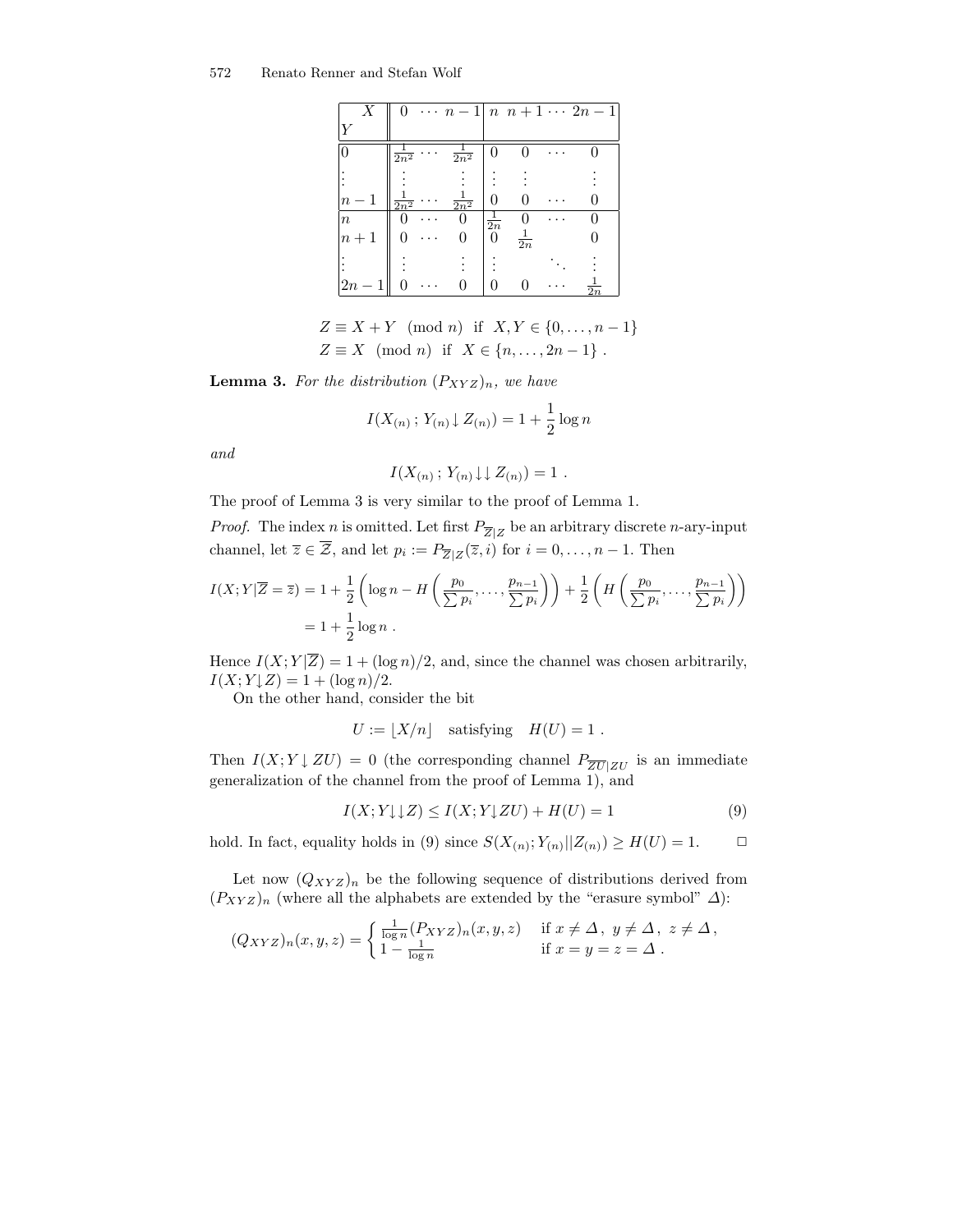For this new distribution, we have

$$
I(X_{(n)}; Y_{(n)} \downarrow Z_{(n)}) = \frac{1}{\log n} \cdot \left(1 + \frac{1}{2} \log n\right) > \frac{1}{2}
$$

but

$$
S(X_{(n)}; Y_{(n)}||Z_{(n)}) = \frac{1}{\log n} \to 0.
$$

In other words, the intrinsic information can be larger than some positive constant  $c = 1/2$  whereas the secret-key rate is, at the same time, arbitrarily close to 0.

**Theorem 4.** There exist sequences of distributions with asymptotic bound information.

# 4 Building a Distribution from Secret-Key Bits, and Reductions Among Correlations

#### 4.1 Information of Formation . . .

In Section 3 we have shown that the intrinsic information measure is not a tight bound on the rate at which secret-key bits can be extracted from repeated realizations of a random experiment  $P_{XYZ}$ . Despite this fact, and although we have even derived a better (generally smaller) upper bound, intrinsic information nevertheless remains an important quantity for measuring the secret correlation in  $P_{XYZ}$ . We will show that it is a lower bound on the number of secret-key bits required to generate, using public communication, random variables distributed according to  $P_{XYZ}$ . This means that certain distributions require asymptotically strictly more secret bits to be formed than can be extracted from them.

We first define the *information of formation* which can be seen as the classical analog to entanglement of formation. It is, roughly speaking, the rate at which secret bits are required to synthesize a distribution which is, in terms of the provided privacy, at least as good as  $P_{XYZ}$  from Alice and Bob's point of view.

**Definition 5.** Let  $P_{XYZ}$  be the joint distribution of three discrete random variables  $X, Y$ , and  $Z$ . The *information of formation of*  $X$  and  $Y$ , given  $Z$ , denoted by  $I_{\text{form}}(X;Y|Z)$ , is the infimum of all numbers  $R \geq 0$  with the property that for all  $\varepsilon > 0$  there exists  $N_0$  such that for all  $N \ge N_0$ , there exists a protocol between Alice and Bob with communication  $C$  and achieving the following: Alice and Bob, both knowing the same random  $\lfloor RN \rfloor$ -bit string S, can finally compute X' and Y', respectively, such that there exist random variables  $X^N$ ,  $Y^N$ , and  $Z^N$  jointly distributed according to  $(P_{XYZ})^N$  (this is the distribution corresponding to *n*-fold independent repetition of the random experiment  $P_{XYZ}$ ) and a channel  $P_{\overline{C}|Z^N}$  such that

$$
Prob [(X', Y', C) = (X^N, Y^N, \overline{C})] \ge 1 - \varepsilon
$$

holds.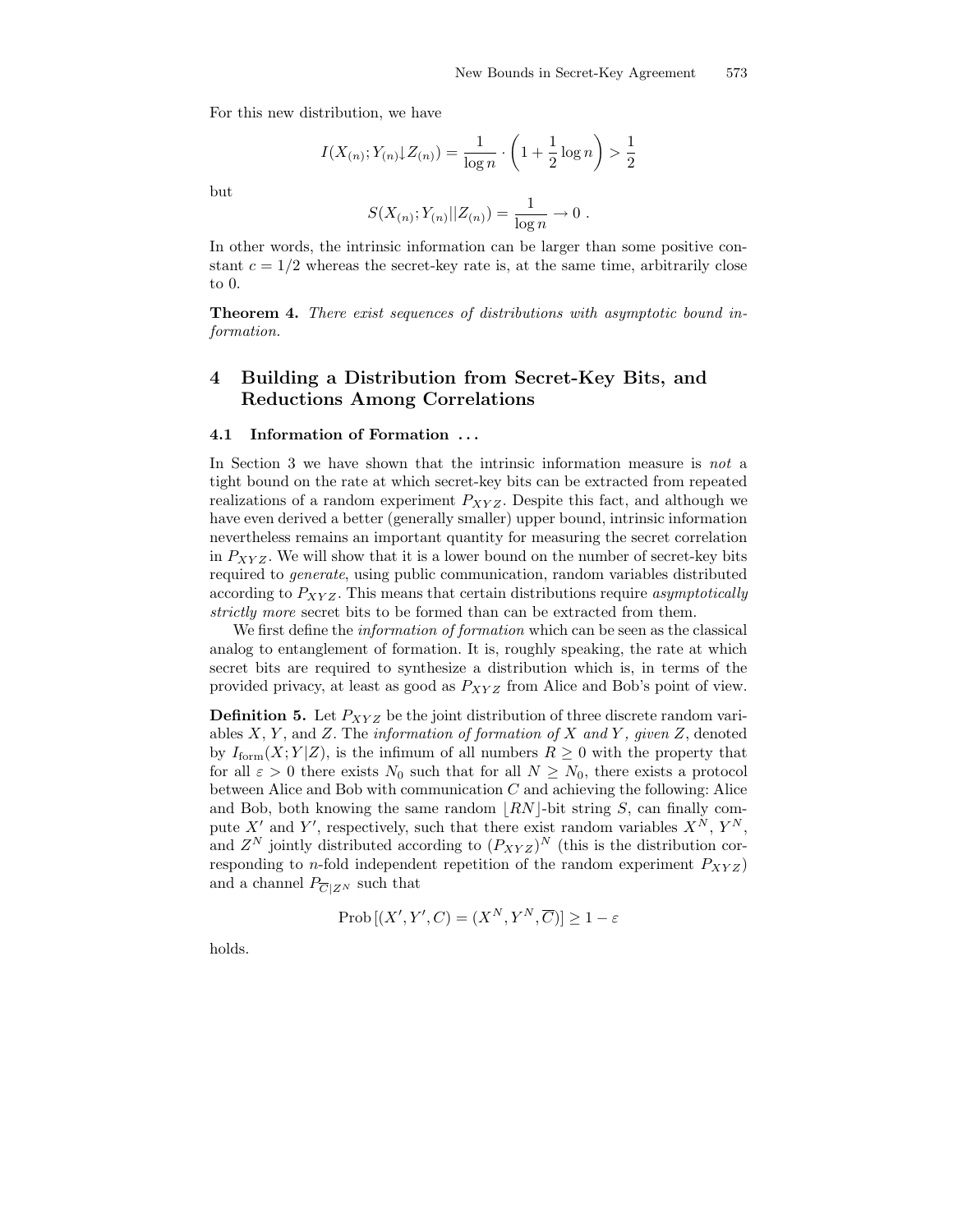#### 574 Renato Renner and Stefan Wolf

Intuitively, the conditions of Definition 5 imply that with high probability, Alice's and Bob's random variables  $X'$  and  $Y'$  are distributed according to  $P_{XY}^N$  and the entire communication C can be simulated by an Eve knowing the corresponding  $Z^N$ . This latter condition formalizes the fact that the protocol communication C observed by Eve does not give her more information than  $Z^N$ .

#### 4.2 . . . Is Bounded from Below by Intrinsic Information

**Theorem 5.** For every distribution  $P_{XYZ}$ , we have

$$
I_{\text{form}}(X;Y|Z) \ge I(X;Y\downarrow Z) .
$$

Remark. Note that  $I(X; Y \downarrow Z)$  is a stronger bound on  $I_{\text{form}}(X; Y|Z)$  than  $I(X; Y \downarrow \downarrow Z)$ , and that both  $I(X; Y)$  and  $I(X; Y|Z)$  are not lower bounds on  $I_{\text{form}}(X;Y|Z)$ . This can be seen with the examples where X is a random bit and  $X = Y = Z$  holds  $(I(X; Y) = 1$  but  $I_{form}(X; Y|Z) = 0$ , and where X and Y are independent random bits and  $Z = X \oplus Y$   $(I(X; Y|Z) = 1$  but  $I_{\text{form}}(X;Y|Z) = 0$ .

Proof of Theorem 5. The crucial observation here is that local data processing as well as sending messages cannot increase the intrinsic information of Alice's and Bob's pieces of information given what Eve knows.

We have, for arbitrary random variables  $A, B, E$ , and  $C_i$  (where  $C_i$  stands for the *i*-th message sent and  $A$ ,  $B$ , and  $E$  for Alice's, Bob's, and Eve's complete knowledge before  $C_i$  is sent), that

$$
I(AC_i; BC_i \downarrow EC_i) \leq I(A; B \downarrow E) .
$$

This can be seen as follows. Let us assume without loss of generality that  $C_i$  is sent by Alice, i.e.,  $I(BE; C_i|A) = 0$  holds. Then

$$
I(AC_i; BC_i \downarrow EC_i) \le \inf_{P_{\overline{E}|E}} I(AC_i; BC_i | \overline{E}C_i)
$$
  
=  $\inf_{P_{\overline{E}|E}} I(A; B | \overline{E}C_i)$   
=  $\inf_{P_{\overline{E}|E}} (H(B; \overline{E}C_i) - H(B; A\overline{E}C_i))$   
 $\le \inf_{P_{\overline{E}|E}} (H(B; \overline{E}) - H(B; A\overline{E}))$   
=  $\inf_{P_{\overline{E}|E}} I(A; B | \overline{E})$   
=  $I(A; B | E)$ .

In the fourth step, we have made use of the fact that the message  $C_i$  is generated by Alice.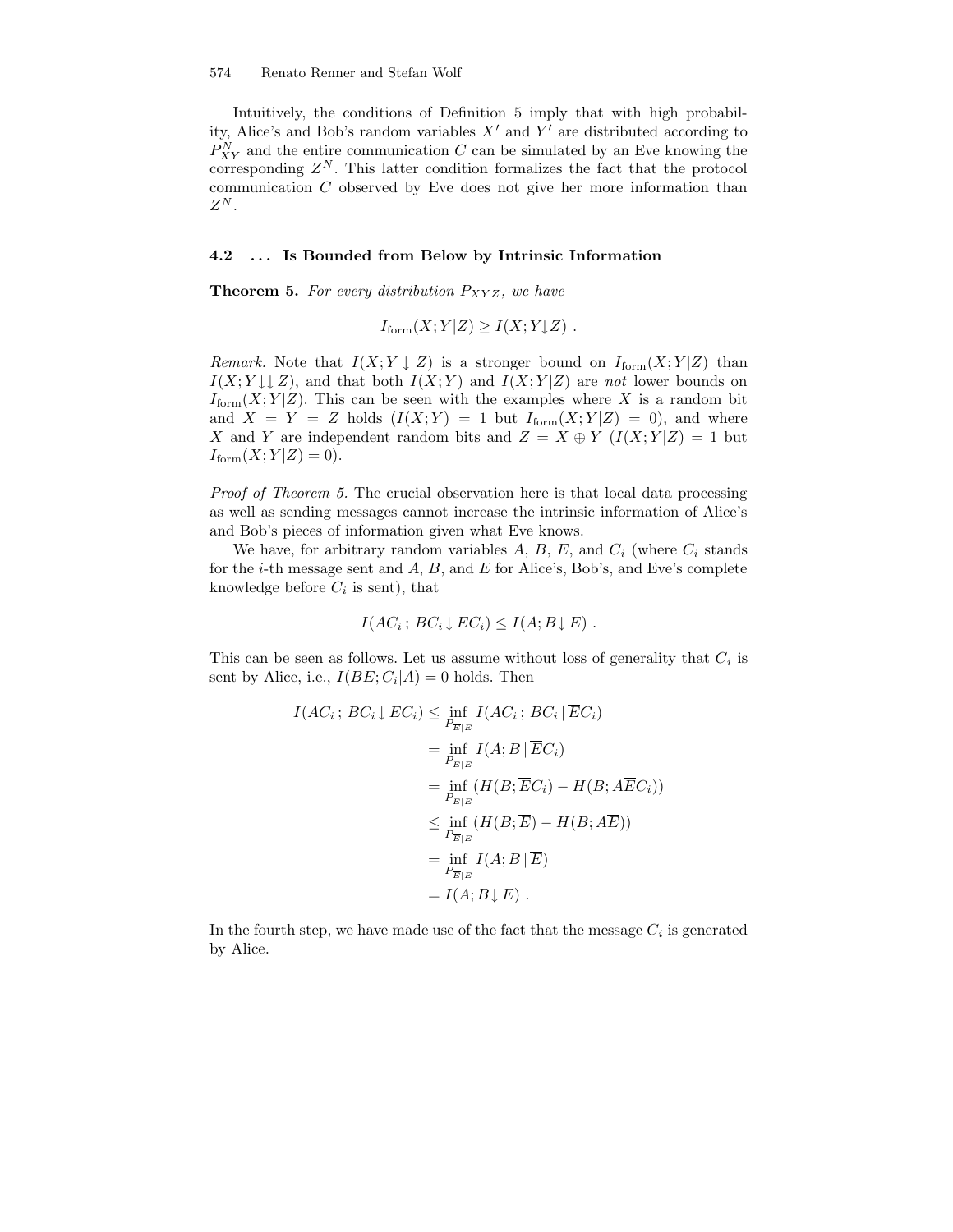Let now  $R > I_{\text{form}}(X;Y|Z)$  and  $\varepsilon > 0$ , and let a protocol as in Definition 5 be given. At the beginning of the protocol, which uses  $|RN|$  secret-key bits to start with, the intrinsic information equals  $\vert RN \vert$ . Hence we get

$$
\lfloor RN \rfloor \ge I(X';Y'\downarrow C) \ .
$$

Let now  $\mathcal E$  be the event that  $(X', Y', C) \neq (X^N, Y^N, \overline{C})$  holds,  $\overline{\mathcal E}$  its complementary event, and  $\chi_{\mathcal{E}}$  its characteristic random variable. Then we have, by definition,  $P_{\chi_{\mathcal{E}}}(\mathcal{E}) = \text{Prob}\left[\mathcal{E}\right] \leq \varepsilon$ , and we can conclude<sup>6</sup>

$$
[RN] \geq I(X';Y' \downarrow C)
$$
  
\n
$$
= \inf_{P_{\tilde{C}|C}} I(X';Y' | \tilde{C})
$$
  
\n
$$
\geq \inf_{P_{\tilde{C}|C}} (I(X';Y' | \tilde{C}\chi_{\mathcal{E}}) - h(\varepsilon))
$$
  
\n
$$
\geq \inf_{P_{\tilde{C}|C}} (P_{\chi_{\mathcal{E}}}(\overline{\mathcal{E}}) \cdot I(X';Y' | \tilde{C}, \overline{\mathcal{E}}) - h(\varepsilon))
$$
  
\n
$$
= \inf_{P_{\tilde{C}|\overline{C}}} (P_{\chi_{\mathcal{E}}}(\overline{\mathcal{E}}) \cdot I(X' ; Y' | \tilde{C}, \overline{\mathcal{E}}) - h(\varepsilon))
$$
  
\n
$$
= \inf_{P_{\tilde{C}|\overline{C}}} (I(X'';Y' | \tilde{C}\chi_{\mathcal{E}}) - P_{\chi_{\mathcal{E}}}(\mathcal{E}) \cdot I(X'';Y' | \tilde{C}, \mathcal{E}) - h(\varepsilon))
$$
  
\n
$$
\geq \inf_{P_{\tilde{C}|\overline{C}}} (I(X'';Y' | \tilde{C}\chi_{\mathcal{E}}) - \varepsilon \cdot \min(\log |\mathcal{X}^N|, \log |\mathcal{Y}^N|) - h(\varepsilon))
$$
  
\n
$$
\geq \inf_{P_{\tilde{C}|\overline{C}}} I(X'';Y' | \tilde{C}) - 2h(\varepsilon) - \varepsilon \cdot N \cdot \min(\log |\mathcal{X}|, \log |\mathcal{Y}|)
$$
  
\n
$$
= I(X'';Y' \downarrow \overline{C}) - 2h(\varepsilon) - \varepsilon \cdot N \cdot \min(\log |\mathcal{X}|, \log |\mathcal{Y}|)
$$
  
\n
$$
\geq I(X'';Y' \downarrow Z'') - 2h(\varepsilon) - \varepsilon \cdot N \cdot \min(\log |\mathcal{X}|, \log |\mathcal{Y}|)
$$
  
\n
$$
= N \cdot I(X;Y \downarrow Z) - 2h(\varepsilon) - \varepsilon \cdot N \cdot \min(\log |\mathcal{X}|, \log |\mathcal{Y}|).
$$

In the second last step we have used the fact that  $\overline{C}$  can be generated by sending  $Z^N$  over a channel  $P_{\overline{C}|Z^N}$  (which is true by definition).

Since  $\varepsilon > 0$  and  $R > I_{\text{form}}(X; Y|Z)$  were arbitrary, this concludes the proof.  $\Box$ 

For every distribution  $P_{XYZ}$  we now have

$$
S(X;Y||Z) \le I(X;Y\downarrow\downarrow Z) \le I(X;Y\downarrow Z) \le I_{\text{form}}(X;Y|Z) ,\qquad (10)
$$

and for some, equality does not hold in the second inequality of (10), hence

$$
S(X;Y||Z) \neq I_{\text{form}}(X;Y|Z) .
$$

 $6$  For simplicity, the proof is only given for the case where at least one of the ranges  $\mathcal X$  or  $\mathcal Y$  is finite. The proof for the general case is somewhat more involved and uses a separation of the ranges into a finite and an infinite part such that the random variables  $X$  and  $Y$ , restricted to the infinite part, have only negligible mutual information.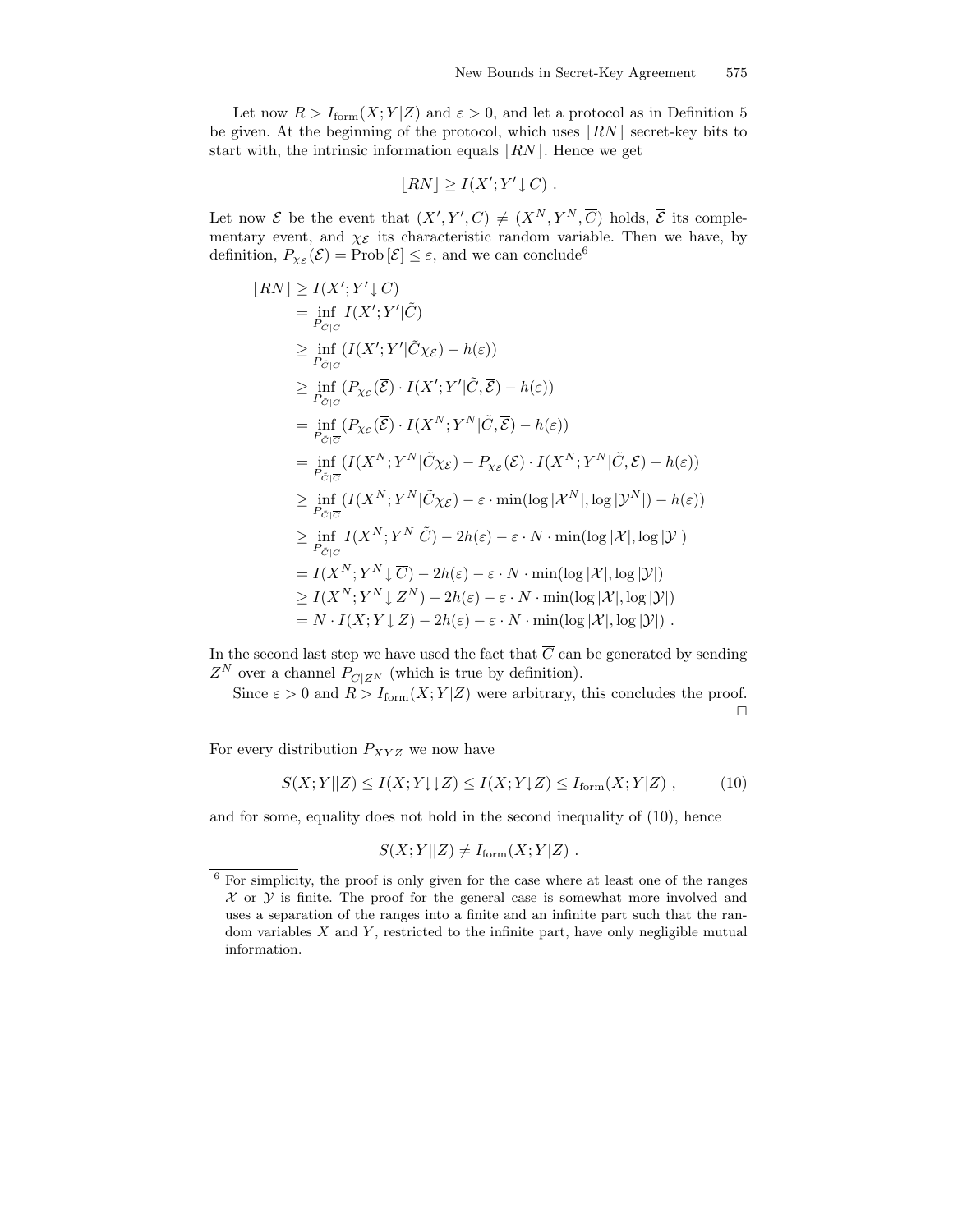These distributions have the property to require asymptotically more secret bits to be generated than can be maximally extracted from them. The rest of the correlation seems to be used up, or trapped in  $X$ ,  $Y$ , and  $Z$  forever.

### 4.3 Generating a Secret Correlation From Another: In General, There Are Losses

The concepts of key agreement and formation of a distribution studied above can be seen as special cases of a general secret-correlations calculus: Given the outcomes of (many independent realizations) of a random experiment  $P_{XYZ}$ , is it possible to construct instances of another distribution  $P_{X'Y'Z'}$  (or a distribution less favorable for Eve, i.e., where Eve has less information in the sense of Definition 5), and if yes, at which rate

$$
R_{\rm sec}(P_{X'Y'Z'} \leftarrow P_{XYZ})
$$
?

By similar arguments as used in the proof of Theorem 5, one obtains the bound

$$
R_{\rm sec}(P_{X'Y'Z'} \leftarrow P_{XYZ}) \le \frac{I(X;Y\downarrow Z)}{I(X';Y'\downarrow Z')} \ . \tag{11}
$$

(Note, as above, that the same bound does not hold if the intrinsic information is replaced by, for instance, the usual conditional mutual information.)

Theorems 2 and 5 are now special cases of inequality (11): If  $P_{BB\Delta}$  denotes the distribution of a secret bit  $(P_{BBA}(0, 0, \delta) = P_{BBA}(1, 1, \delta) = 1/2)$ , then we have

$$
R_{\rm sec}(P_{BB\Delta} \leftarrow P_{XYZ}) = S(X;Y||Z)
$$

and, since  $I(B; B \downarrow \Delta) = 1$ , inequality (11) is nothing else but Theorem 2. On the other hand, we have

$$
R_{\rm sec}(P_{XYZ} \leftarrow P_{BB\Delta}) = \frac{1}{I_{\rm form}(X;Y|Z)},
$$

and inequality (11) turns into Theorem 5.

The results of Section 3 imply that equality does generally not hold in (11). Even worse, for every  $\varepsilon > 0$  there exist distributions  $P_{XYZ}$  and  $P_{X'Y'Z'}$  with

$$
R_{\rm sec}(P_{X'Y'Z'} \leftarrow P_{XYZ}) \cdot R_{\rm sec}(P_{XYZ} \leftarrow P_{X'Y'Z'}) < \varepsilon.
$$

Like currency exchange, "exchanging secret correlations" is (even asymptotically) not loss-free.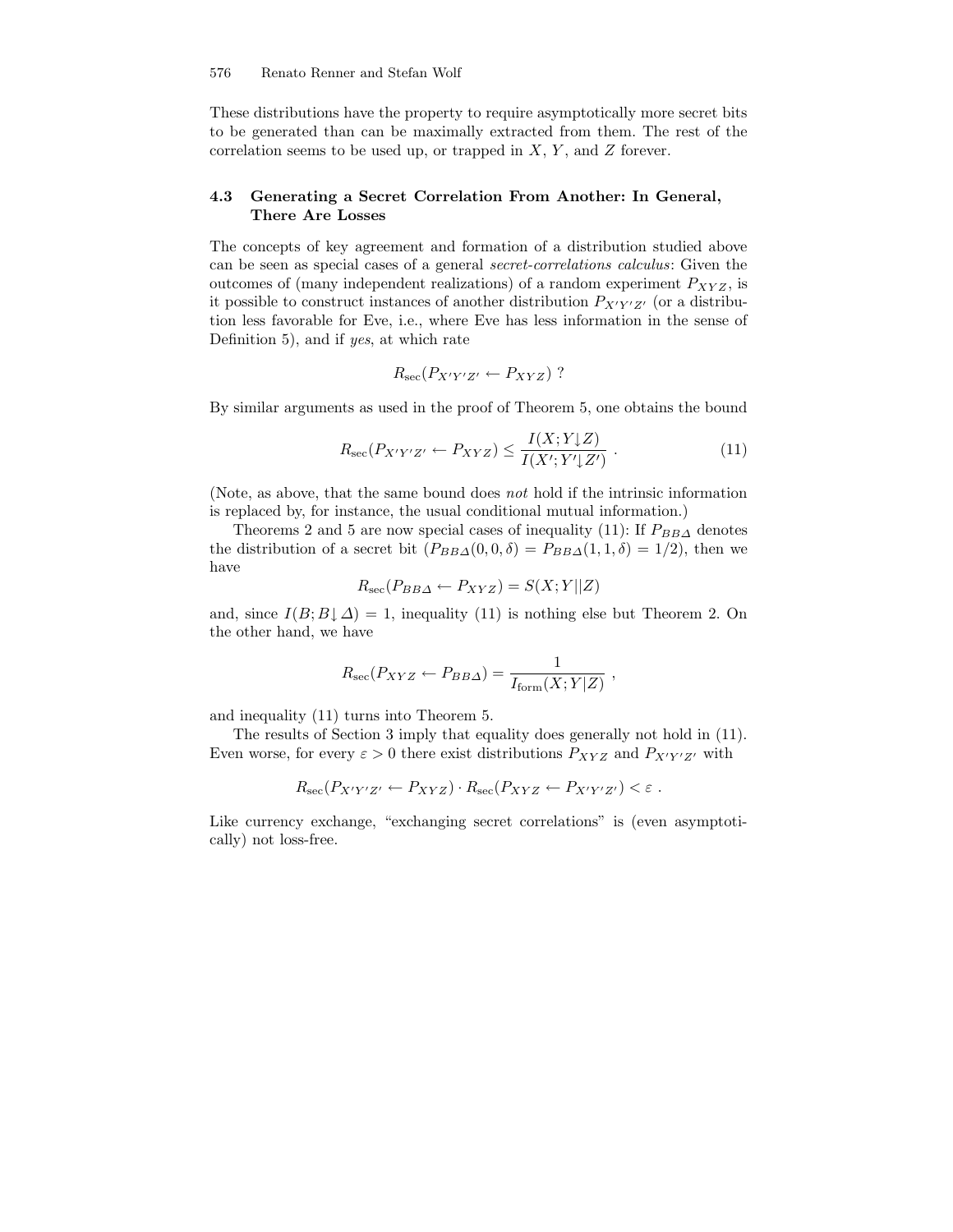# 5 Concluding Remarks and Open Questions

We have shown that some partially-secret correlations  $P_{XYZ}$  are wasteful with secret bits in the sense that some of the key bits that would be required to construct the correlation cannot be extracted. More specifically, for some distributions even an arbitrarily large fraction of them are lost.

A similar phenomenon is well-known in the scenario of quantum key agreement. Let  $\rho$  be a mixed quantum state between Alice and Bob. The *entanglement* of formation (the classical analog of which is defined in Section 4) is the rate at which EPR pairs (maximally entangled quantum bits) are required asymptotically in order to construct (a state close to)  $\rho$  by classical communication and local quantum operations. The *distillability* (its classical analog is the secret-key rate) on the other hand is the number of EPR pairs (or states very close to EPR pairs) that can (asymptotically) be distilled from  $\rho$  by local quantum operations and classical communication. (The adversary does not have to be taken into account here since EPR pairs are pure states and hence not entangled with the environment.) The entanglement of formation and the distillability are two measures for entanglement which can differ by an arbitrarily large factor.

Let us conclude with two questions. First, is  $S(X; Y||Z) \neq I(X; Y \downarrow Z)$  possible? Secondly, is  $I_{\text{form}}(X;Y|Z) > 0$  but  $S(X;Y||Z) = 0$  possible? We believe that the answer to the second question is yes. Some examples of distributions that might have this property were presented in [3]; they are the classical translations of bound entangled quantum states. Another candidate, which (at first sight) is not related to bound entanglement, arises when the distribution of Section 3.2 is modified as follows.

|   | 0                | I                 | 2                | 3                |
|---|------------------|-------------------|------------------|------------------|
| Ó |                  | $\frac{1}{8}$ 1/8 | $\boldsymbol{a}$ | $\boldsymbol{a}$ |
|   |                  | 8 1/8             | $\boldsymbol{a}$ | $\boldsymbol{a}$ |
| 2 | $\boldsymbol{a}$ | $\boldsymbol{a}$  |                  |                  |
| 3 | $\boldsymbol{a}$ | $\boldsymbol{a}$  |                  |                  |

 $Z \equiv X + Y \pmod{2}$  if  $X, Y \in \{0, 1\}$ ,  $Z \equiv X \pmod{2}$  if  $X, Y \in \{2, 3\}$ ,  $Z = (X, Y)$  otherwise.

(The distribution must be re-normalized.) We have  $I(X; Y | Z) > 0$  for any  $a > 0$ , but it seems that  $S(X;Y||Z)$  vanishes if a is chosen large enough (probably  $a \geq$  $1/4\sqrt{2}$ , in which case the correlation useful for key agreement seems destroyed). An indication that this is indeed so is the fact that the "translation" of this distribution to a quantum state turned out to be a bound entangled state (one that has not been known previously) [12].